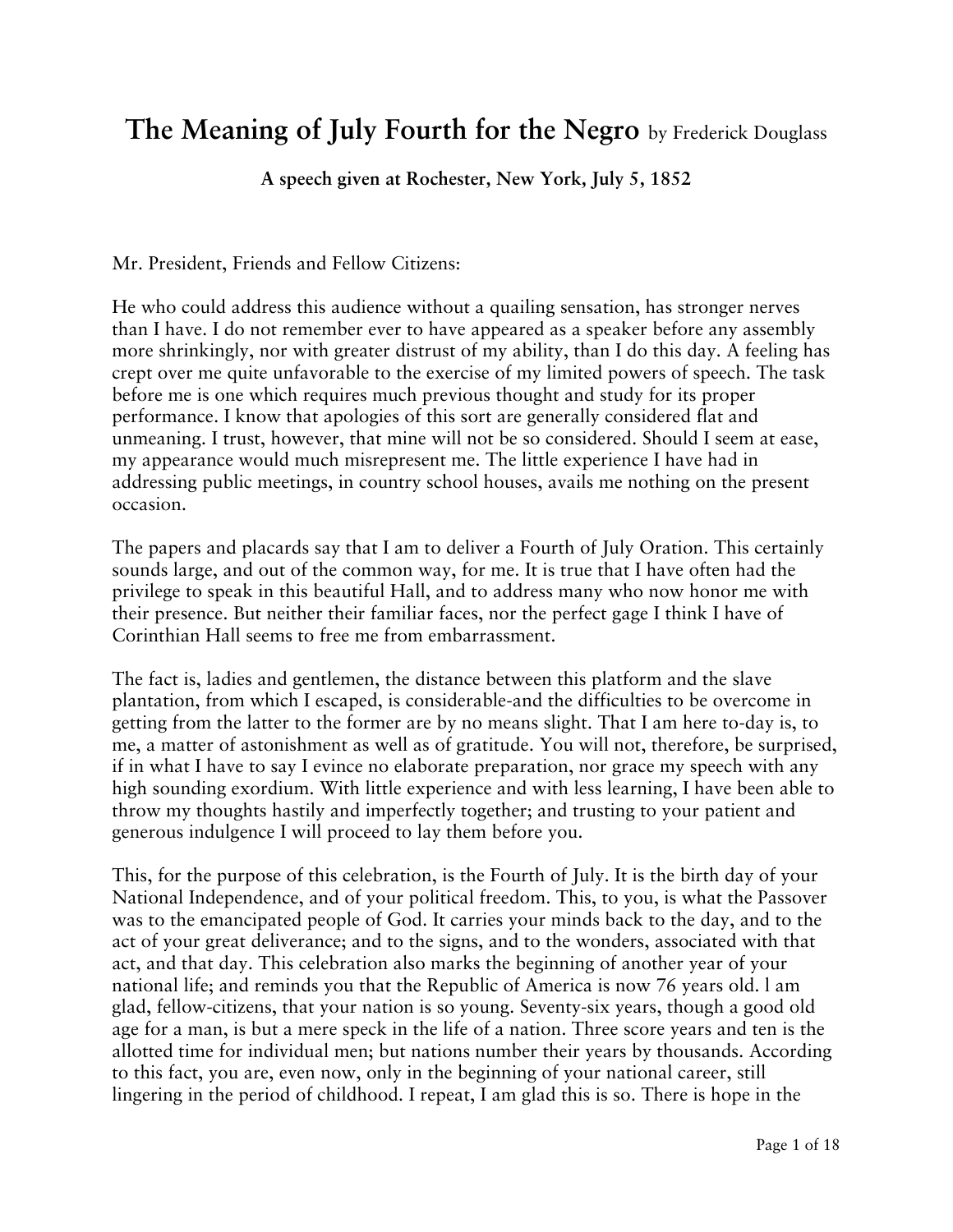thought, and hope is much needed, under the dark clouds which lower above the horizon. The eye of the reformer is met with angry flashes, portending disastrous times; but his heart may well beat lighter at the thought that America is young, and that she is still in the impressible stage of her existence. May he not hope that high lessons of wisdom, of justice and of truth, will yet give direction to her destiny? Were the nation older, the patriot's heart might be sadder, and the reformer's brow heavier. Its future might be shrouded in gloom, and the hope of its prophets go out in sorrow. There is consolation in the thought that America is young.-Great streams are not easily turned from channels, worn deep in the course of ages. They may sometimes rise in quiet and stately majesty, and inundate the land, refreshing and fertilizing the earth with their mysterious properties. They may also rise in wrath and fury, and bear away, on their angry waves, the accumulated wealth of years of toil and hardship. They, however, gradually flow back to the same old channel, and flow on as serenely as ever. But, while the river may not be turned aside, it may dry up, and leave nothing behind but the withered branch, and the unsightly rock, to howl in the abyss-sweeping wind, the sad tale of departed glory. As with rivers so with nations.

Fellow-citizens, I shall not presume to dwell at length on the associations that cluster about this day. The simple story of it is, that, 76 years ago, the people of this country were British subjects. The style and title of your "sovereign people" (in which you now glory) was not then born. You were under the British Crown. Your fathers esteemed the English Government as the home government; and England as the fatherland. This home government, you know, although a considerable distance from your home, did, in the exercise of its parental prerogatives, impose upon its colonial children, such restraints, burdens and limitations, as, in its mature judgment, it deemed wise, right and proper.

But your fathers, who had not adopted the fashionable idea of this day, of the infallibility of government, and the absolute character of its acts, presumed to differ from the home government in respect to the wisdom and the justice of some of those burdens and restraints. They went so far in their excitement as to pronounce the measures of government unjust, unreasonable, and oppressive, and altogether such as ought not to be quietly submitted to. I scarcely need say, fellow-citizens, that my opinion of those measures fully accords with that of your fathers. Such a declaration of agreement on my part would not be worth much to anybody. It would certainly prove nothing as to what part I might have taken had I lived during the great controversy of 1776. To say now that America was right, and England wrong, is exceedingly easy. Everybody can say it; the dastard, not less than the noble brave, can flippantly discant on the tyranny of England towards the American Colonies. It is fashionable to do so; but there was a time when, to pronounce against England, and in favor of the cause of the colonies, tried men's souls. They who did so were accounted in their day plotters of mischief, agitators and rebels, dangerous men. To side with the right against the wrong, with the weak against the strong, and with the oppressed against the oppressor! here lies the merit, and the one which, of all others, seems unfashionable in our day. The cause of liberty may be stabbed by the men who glory in the deeds of your fathers. But, to proceed.

Feeling themselves harshly and unjustly treated, by the home government, your fathers,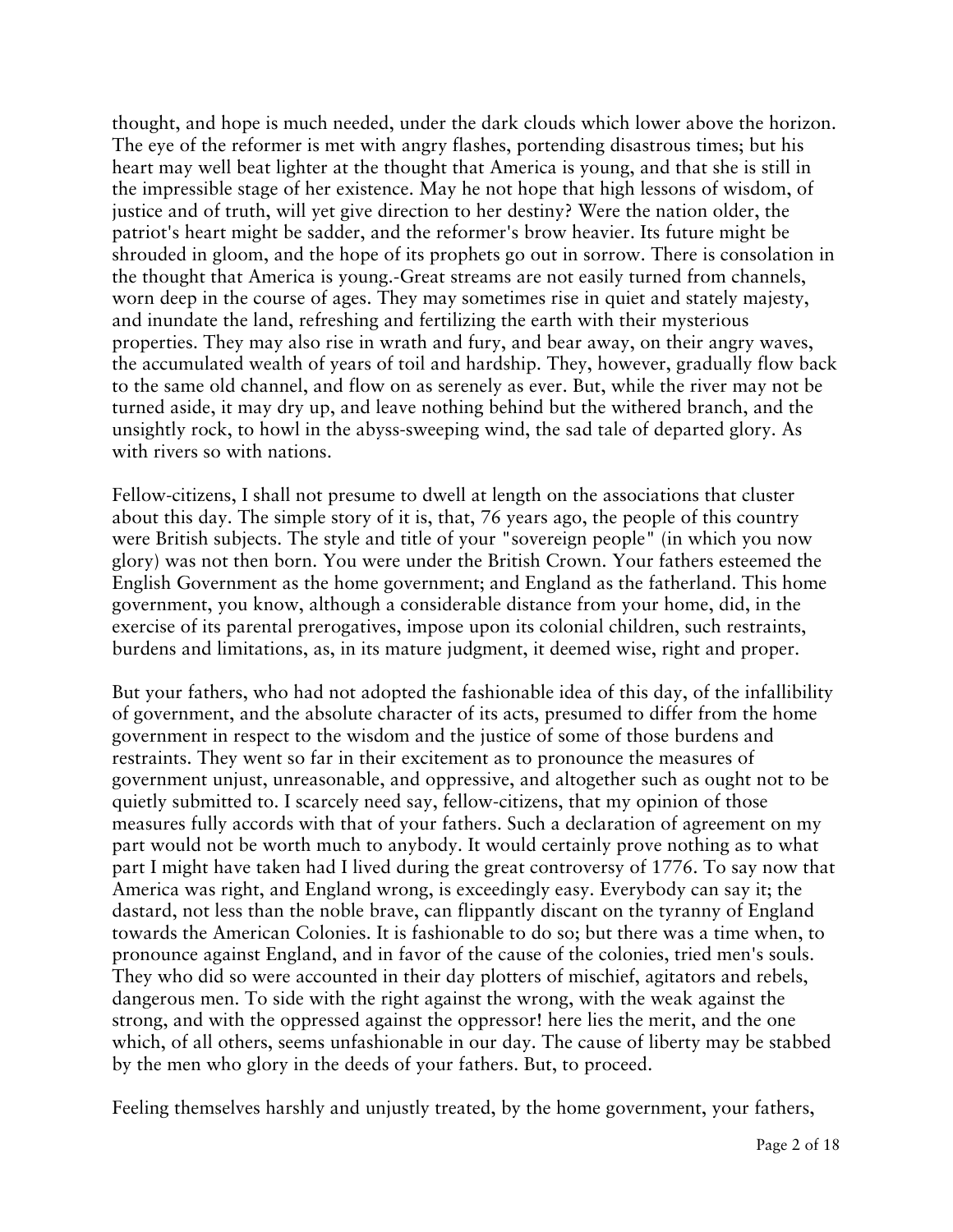like men of honesty, and men of spirit, earnestly sought redress. They petitioned and remonstrated; they did so in a decorous, respectful, and loyal manner. Their conduct was wholly unexceptionable. This, however, did not answer the purpose. They saw themselves treated with sovereign indifference, coldness and scorn. Yet they persevered. They were not the men to look back.

As the sheet anchor takes a firmer hold, when the ship is tossed by the storm, so did the cause of your fathers grow stronger as it breasted the chilling blasts of kingly displeasure. The greatest and best of British statesmen admitted its justice, and the loftiest eloquence of the British Senate came to its support. But, with that blindness which seems to be the unvarying characteristic of tyrants, since Pharaoh and his hosts were drowned in the Red Sea, the British Government persisted in the exactions complained of.

The madness of this course, we believe, is admitted now, even by England; but we fear the lesson is wholly lost on our present rulers.

Oppression makes a wise man mad. Your fathers were wise men, and if they did not go mad, they became restive under this treatment. They felt themselves the victims of grievous wrongs, wholly incurable in their colonial capacity. With brave men there is always a remedy for oppression. Just here, the idea of a total separation of the colonies from the crown was born! It was a startling idea, much more so than we, at this distance of time, regard it. The timid and the prudent (as has been intimated) of that day were, of course, shocked and alarmed by it.

Such people lived then, had lived before, and will, probably, ever have a place on this planet; and their course, in respect to any great change (no matter how great the good to be attained, or the wrong to be redressed by it), may be calculated with as much precision as can be the course of the stars. They hate all changes, but silver, gold and copper change! Of this sort of change they are always strongly in favor.

These people were called Tories in the days of your fathers; and the appellation, probably, conveyed the same idea that is meant by a more modern, though a somewhat less euphonious term, which we often find in our papers, applied to some of our old politicians.

Their opposition to the then dangerous thought was earnest and powerful; but, amid all their terror and affrighted vociferations against it, the alarming and revolutionary idea moved on, and the country with it.

On the 2nd of July, 1776, the old Continental Congress, to the dismay of the lovers of ease, and the worshipers of property, clothed that dreadful idea with all the authority of national sanction. They did so in the form of a resolution; and as we seldom hit upon resolutions, drawn up in our day, whose transparency is at all equal to this, it may refresh your minds and help my story if I read it.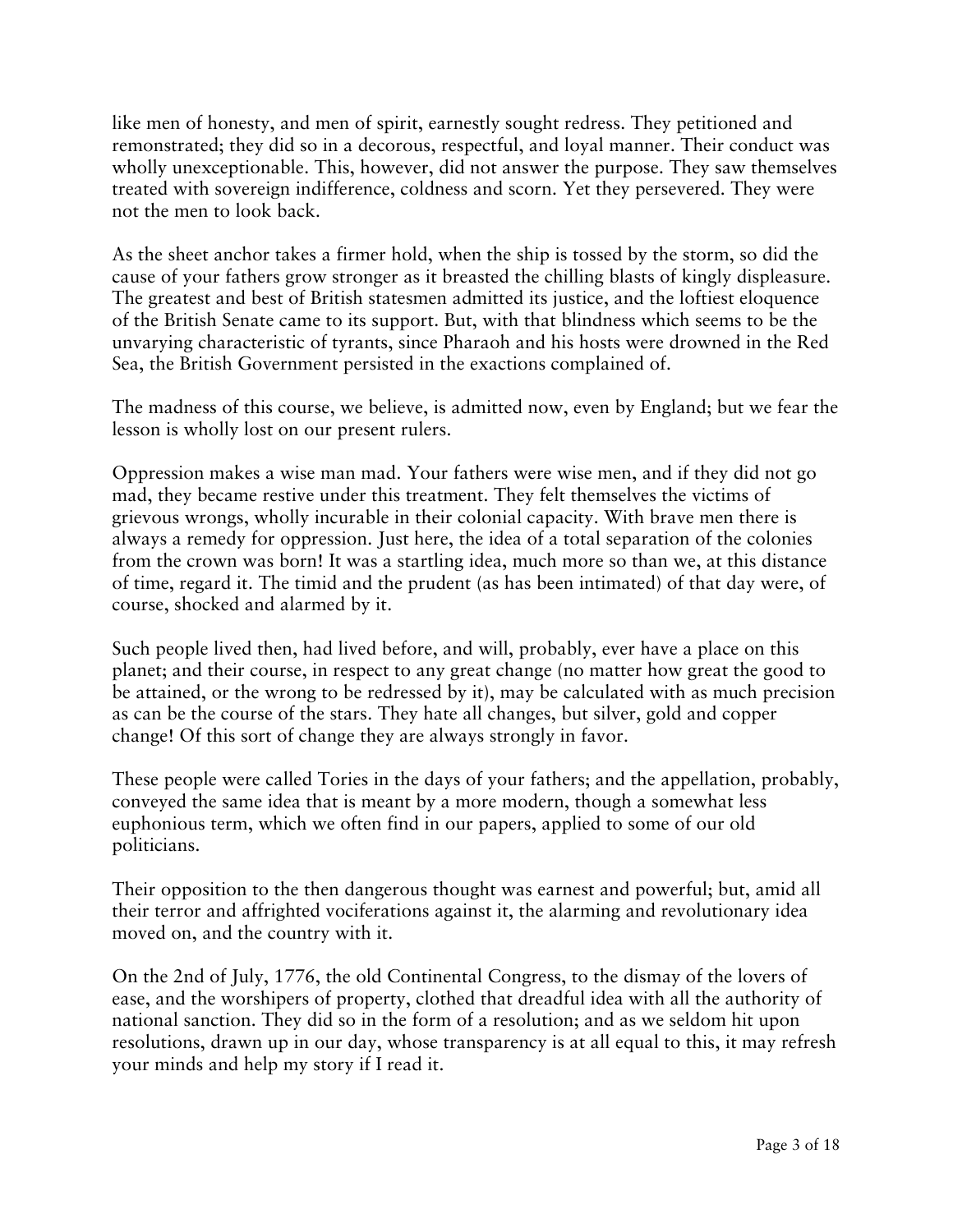"Resolved, That these united colonies are, and of right, ought to be free and Independent States; that they are absolved from all allegiance to the British Crown; and that all political connection between them and the State of Great Britain is, and ought to be, dissolved."

Citizens, your fathers made good that resolution. They succeeded; and to-day you reap the fruits of their success. The freedom gained is yours; and you, there fore, may properly celebrate this anniversary. The 4th of July is the first great fact in your nation's historythe very ringbolt in the chain of your yet undeveloped destiny.

Pride and patriotism, not less than gratitude, prompt you to celebrate and to hold it in perpetual remembrance. I have said that the Declaration of Independence is the ringbolt to the chain of your nation's destiny; so, indeed, I regard it. The principles contained in that instrument are saving principles. Stand by those principles, be true to them on all occasions, in all places, against all foes, and at whatever cost.

From the round top of your ship of state, dark and threatening clouds may be seen. Heavy billows, like mountains in the distance, disclose to the leeward huge forms of flinty rocks! That bolt drawn, that chain broken, and all is lost. Cling to this day-cling to it, and to its principles, with the grasp of a storm-tossed mariner to a spar at midnight.

The coming into being of a nation, in any circumstances, is an interesting event. But, besides general considerations, there were peculiar circumstances which make the advent of this republic an event of special attractiveness. The whole scene, as I look back to it, was simple, dignified and sublime. The population of the country, at the time, stood at the insignificant number of three millions. The country was poor in the munitions of war. The population was weak and scattered, and the country a wilderness unsubdued. There were then no means of concert and combination, such as exist now. Neither steam nor lightning had then been reduced to order and discipline. From the Potomac to the Delaware was a journey of many days. Under these, and innumerable other disadvantages, your fathers declared for liberty and independence and triumphed.

Fellow Citizens, I am not wanting in respect for the fathers of this republic. The signers of the Declaration of Independence were brave men. They were great men, too-great enough to give frame to a great age. It does not often happen to a nation to raise, at one time, such a number of truly great men. The point from which I am compelled to view them is not, certainly, the most favorable; and yet I cannot contemplate their great deeds with less than admiration. They were statesmen, patriots and heroes, and for the good they did, and the principles they contended for, I will unite with you to honor their memory.

They loved their country better than their own private interests; and, though this is not the highest form of human excellence, all will concede that it is a rare virtue, and that when it is exhibited it ought to command respect. He who will, intelligently, lay down his life for his country is a man whom it is not in human nature to despise. Your fathers staked their lives, their fortunes, and their sacred honor, on the cause of their country. In their admiration of liberty, they lost sight of all other interests.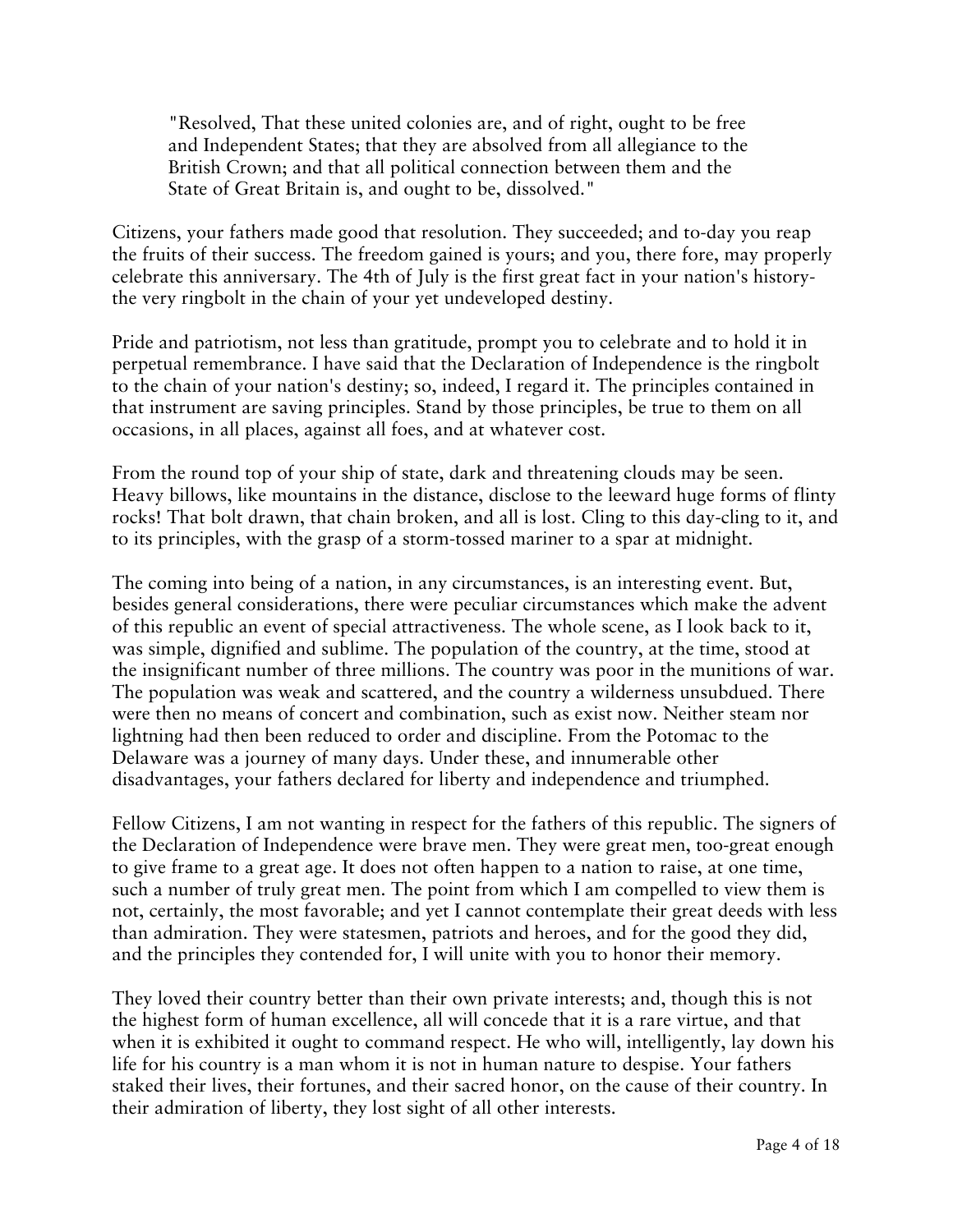They were peace men; but they preferred revolution to peaceful submission to bondage. They were quiet men; but they did not shrink from agitating against oppression. They showed forbearance; but that they knew its limits. They believed in order; but not in the order of tyranny. With them, nothing was "settIed" that was not right. With them, justice, liberty and humanity were "final"; not slavery and oppression. You may well cherish the memory of such men. They were great in their day and generation. Their solid manhood stands out the more as we contrast it with these degenerate times.

How circumspect, exact and proportionate were all their movements! How unlike the politicians of an hour! Their statesmanship looked beyond the passing moment, and stretched away in strength into the distant future. They seized upon eternal principles, and set a glorious example in their defence. Mark them! Fully appreciating the hardships to be encountered, firmly believing in the right of their cause, honorably inviting the scrutiny of an on-looking world, reverently appealing to heaven to attest their sincerity, soundly comprehending the solemn responsibility they were about to assume, wisely measuring the terrible odds against them, your fathers, the fathers of this republic, did, most deliberately, under the inspiration of a glorious patriotism, and with a sublime faith in the great principles of justice and freedom, lay deep, the corner-stone of the national superstructure, which has risen and still rises in grandeur around you.

Of this fundamental work, this day is the anniversary. Our eyes are met with demonstrations of joyous enthusiasm. Banners and pennants wave exultingly on the breeze. The din of business, too, is hushed. Even mammon seems to have quitted his grasp on this day. The ear-piercing fife and the stirring drum unite their accents with the ascending peal of a thousand church bells. Prayers are made, hymns are sung, and sermons are preached in honor of this day; while the quick martial tramp of a great and multitudinous nation, echoed back by all the hills, valleys and mountains of a vast continent, bespeak the occasion one of thrilling and universal interest-nation's jubilee.

Friends and citizens, I need not enter further into the causes which led to this anniversary. Many of you understand them better than I do. You could instruct me in regard to them. That is a branch of knowledge in which you feel, perhaps, a much deeper interest than your speaker. The causes which led to the separation of the colonies from the British crown have never lacked for a tongue. They have all been taught in your common schools, narrated at your firesides, unfolded from your pulpits, and thundered from your legislative halls, and are as familiar to you as household words. They form the staple of your national poetry and eloquence.

I remember, also, that, as a people, Americans are remarkably familiar with all facts which make in their own favor. This is esteemed by some as a national trait-perhaps a national weakness. It is a fact, that whatever makes for the wealth or for the reputation of Americans and can be had cheap! will be found by Americans. I shall not be charged with slandering Americans if I say I think the American side of any question may be safely left in American hands.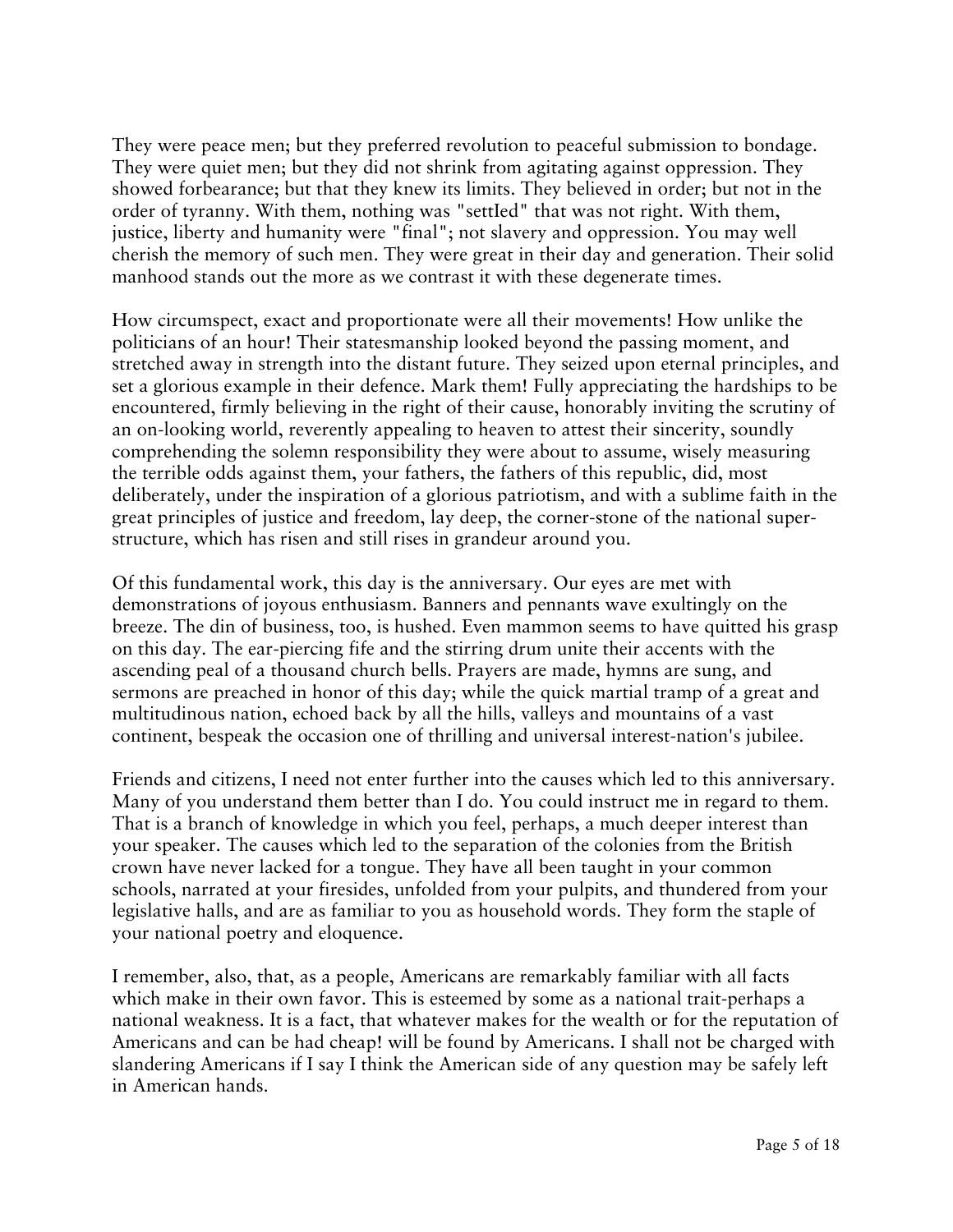I leave, therefore, the great deeds of your fathers to other gentlemen whose claim to have been regularly descended will be less likely to be disputed than mine!

My business, if I have any here to-day, is with the present. The accepted time with God and His cause is the ever-living now.

Trust no future, however pleasant, Let the dead past bury its dead; Act, act in the living present, Heart within, and God overhead.

We have to do with the past only as we can make it useful to the present and to the future. To all inspiring motives, to noble deeds which can be gained from the past, we are welcome. But now is the time, the important time. Your fathers have lived, died, and have done their work, and have done much of it well. You live and must die, and you must do your work. You have no right to enjoy a child's share in the labor of your fathers, unless your children are to be blest by your labors. You have no right to wear out and waste the hard-earned fame of your fathers to cover your indolence. Sydney Smith tells us that men seldom eulogize the wisdom and virtues of their fathers, but to excuse some folly or wickedness of their own. This truth is not a doubtful one. There are illustrations of it near and remote, ancient and modern. It was fashionable, hundreds of years ago, for the children of Jacob to boast, we have "Abraham to our father," when they had long lost Abraham's faith and spirit. That people contented themselves under the shadow of Abraham's great name, while they repudiated the deeds which made his name great. Need I remind you that a similar thing is being done all over this country to-day? Need I tell you that the Jews are not the only people who built the tombs of the prophets, and garnished the sepulchers of the righteous? Washington could not die till he had broken the chains of his slaves. Yet his monument is built up by the price of human blood, and the traders in the bodies and souls of men shout-"We have Washington to our father."- Alas! that it should be so; yet it is.

The evil, that men do, lives after them, The good is oft interred with their bones.

Fellow-citizens, pardon me, allow me to ask, why am I called upon to speak here to-day? What have I, or those I represent, to do with your national independence? Are the great principles of political freedom and of natural justice, embodied in that Declaration of Independence, extended to us? and am I, therefore, called upon to bring our humble offering to the national altar, and to confess the benefits and express devout gratitude for the blessings resulting from your independence to us?

Would to God, both for your sakes and ours, that an affirmative answer could be truthfully returned to these questions! Then would my task be light, and my burden easy and delightful. For who is there so cold, that a nation's sympathy could not warm him? Who so obdurate and dead to the claims of gratitude, that would not thankfully acknowledge such priceless benefits? Who so stolid and selfish, that would not give his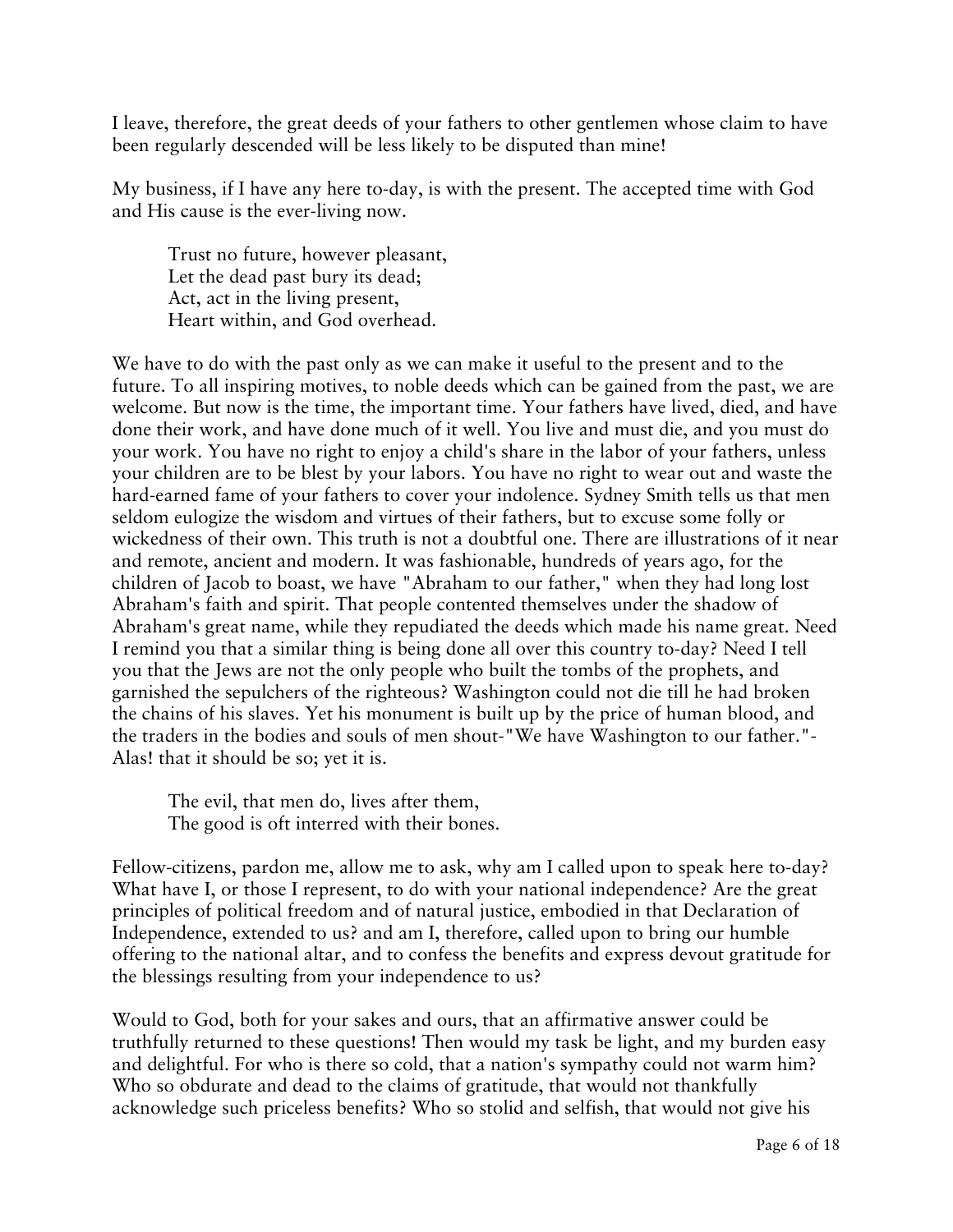voice to swell the hallelujahs of a nation's jubilee, when the chains of servitude had been torn from his limbs? I am not that man. In a case like that, the dumb might eloquently speak, and the "lame man leap as an hart."

But such is not the state of the case. I say it with a sad sense of the disparity between us. I am not included within the pale of this glorious anniversary! Your high independence only reveals the immeasurable distance between us. The blessings in which you, this day, rejoice, are not enjoyed in common.-The rich inheritance of justice, liberty, prosperity and independence, bequeathed by your fathers, is shared by you, not by me. The sunlight that brought light and healing to you, has brought stripes and death to me. This Fourth July is yours, not mine. You may rejoice, I must mourn. To drag a man in fetters into the grand illuminated temple of liberty, and call upon him to join you in joyous anthems, were inhuman mockery and sacrilegious irony. Do you mean, citizens, to mock me, by asking me to speak to-day? If so, there is a parallel to your conduct. And let me warn you that it is dangerous to copy the example of a nation whose crimes, towering up to heaven, were thrown down by the breath of the Almighty, burying that nation in irrevocable ruin! I can to-day take up the plaintive lament of a peeled and woe-smitten people!

"By the rivers of Babylon, there we sat down. Yea! we wept when we remembered Zion. We hanged our harps upon the willows in the midst thereof. For there, they that carried us away captive, required of us a song; and they who wasted us required of us mirth, saying, Sing us one of the songs of Zion. How can we sing the Lord's song in a strange land? If I forget thee, O Jerusalem, let my right hand forget her cunning. If I do not remember thee, let my tongue cleave to the roof of my mouth."

Fellow-citizens, above your national, tumultuous joy, I hear the mournful wail of millions! whose chains, heavy and grievous yesterday, are, to-day, rendered more intolerable by the jubilee shouts that reach them. If I do forget, if I do not faithfully remember those bleeding children of sorrow this day, "may my right hand forget her cunning, and may my tongue cleave to the roof of my mouth!" To forget them, to pass lightly over their wrongs, and to chime in with the popular theme, would be treason most scandalous and shocking, and would make me a reproach before God and the world. My subject, then, fellow-citizens, is American slavery. I shall see this day and its popular characteristics from the slave's point of view. Standing there identified with the American bondman, making his wrongs mine, I do not hesitate to declare, with all my soul, that the character and conduct of this nation never looked blacker to me than on this 4th of July! Whether we turn to the declarations of the past, or to the professions of the present, the conduct of the nation seems equally hideous and revolting. America is false to the past, false to the present, and solemnly binds herself to be false to the future. Standing with God and the crushed and bleeding slave on this occasion, I will, in the name of humanity which is outraged, in the name of liberty which is fettered, in the name of the constitution and the Bible which are disregarded and trampled upon, dare to call in question and to denounce, with all the emphasis I can command, everything that serves to perpetuate slavery-the great sin and shame of America! "I will not equivocate; I will not excuse"; I will use the severest language I can command; and yet not one word shall escape me that any man, whose judgment is not blinded by prejudice, or who is not at heart a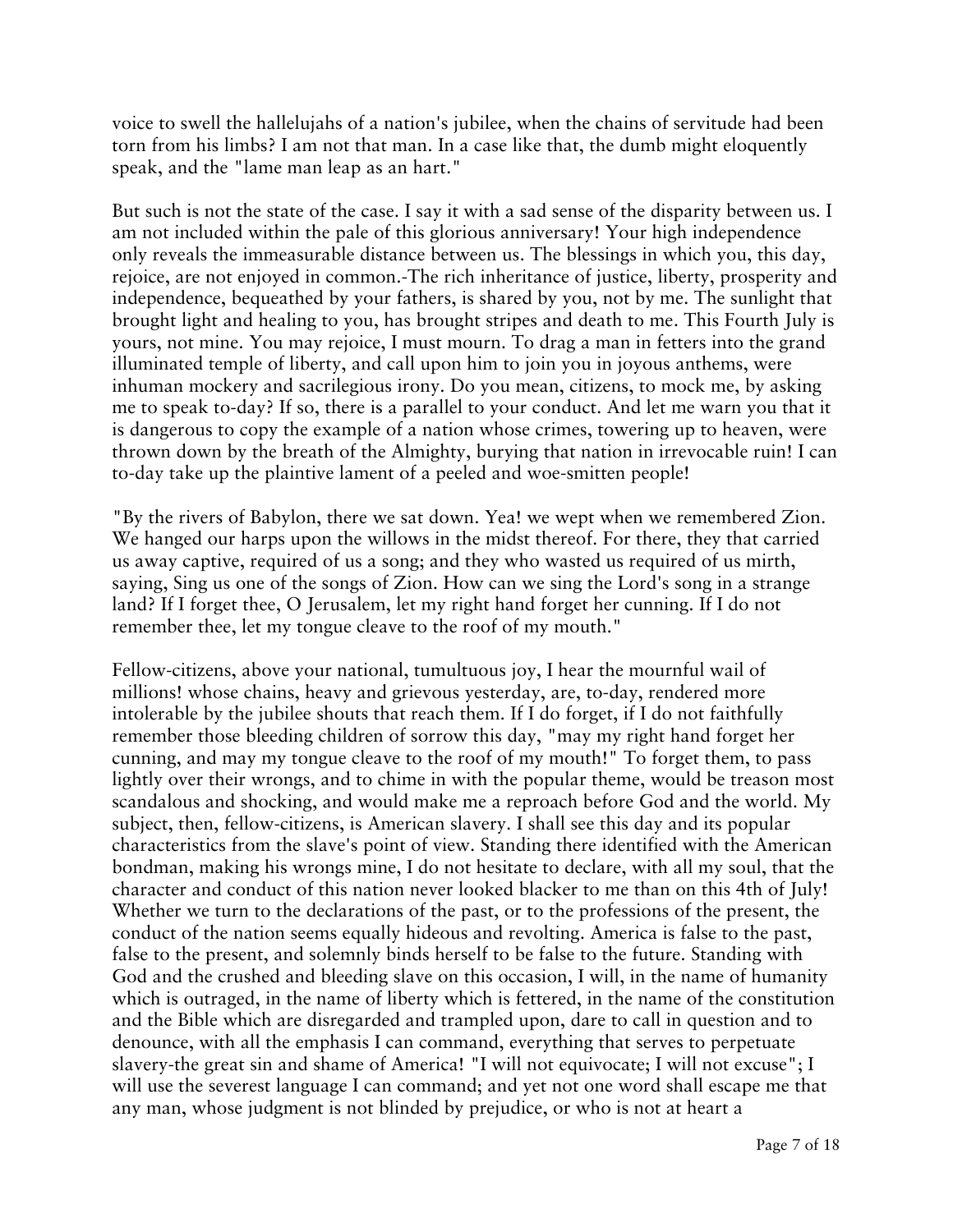slaveholder, shall not confess to be right and just.

But I fancy I hear some one of my audience say, "It is just in this circumstance that you and your brother abolitionists fail to make a favorable impression on the public mind. Would you argue more, and denounce less; would you persuade more, and rebuke less; your cause would be much more likely to succeed." But, I submit, where all is plain there is nothing to be argued. What point in the anti slavery creed would you have me argue? On what branch of the subject do the people of this country need light? Must I undertake to prove that the slave is a man? That point is conceded already. Nobody doubts it. The slaveholders themselves acknowledge it in the enactment of laws for their government. They ac knowledge it when they punish disobedience on the part of the slave. There are seventy-two crimes in the State of Virginia which, if committed by a black man (no matter how ignorant he be), subject him to the punishment of death; while only two of the same crimes will subject a white man to the like punishment. What is this but the acknowledgment that the slave is a moral, intellectual, and responsible being? The manhood of the slave is conceded. It is admitted in the fact that Southern statute books are covered with enactments forbidding, under severe fines and penalties, the teaching of the slave to read or to write. When you can point to any such laws in reference to the beasts of the field, then I may con sent to argue the manhood of the slave. When the dogs in your streets, when the fowls of the air, when the cattle on your hills, when the fish of the sea, and the reptiles that crawl, shall be unable to distinguish the slave from a brute, then will I argue with you that the slave is a man!

For the present, it is enough to affirm the equal manhood of the Negro race. Is it not astonishing that, while we are ploughing, planting, and reaping, using all kinds of mechanical tools, erecting houses, constructing bridges, building ships, working in metals of brass, iron, copper, silver and gold; that, while we are reading, writing and ciphering, acting as clerks, merchants and secretaries, having among us lawyers, doctors, ministers, poets, authors, editors, orators and teachers; that, while we are engaged in all manner of enterprises common to other men, digging gold in California, capturing the whale in the Pacific, feeding sheep and cattle on the hill-side, living, moving, acting, thinking, planning, living in families as husbands, wives and children, and, above all, confessing and worshipping the Christian's God, and looking hopefully for life and immortality beyond the grave, we are called upon to prove that we are men!

Would you have me argue that man is entitled to liberty? that he is the rightful owner of his own body? You have already declared it. Must I argue the wrongfulness of slavery? Is that a question for Republicans? Is it to be settled by the rules of logic and argumentation, as a matter beset with great difficulty, involving a doubtful application of the principle of justice, hard to be understood? How should I look to-day, in the presence of Americans, dividing, and subdividing a discourse, to show that men have a natural right to freedom? speaking of it relatively and positively, negatively and affirmatively. To do so, would be to make myself ridiculous, and to offer an insult to your understanding.-There is not a man beneath the canopy of heaven that does not know that slavery is wrong for him.

What, am I to argue that it is wrong to make men brutes, to rob them of their liberty, to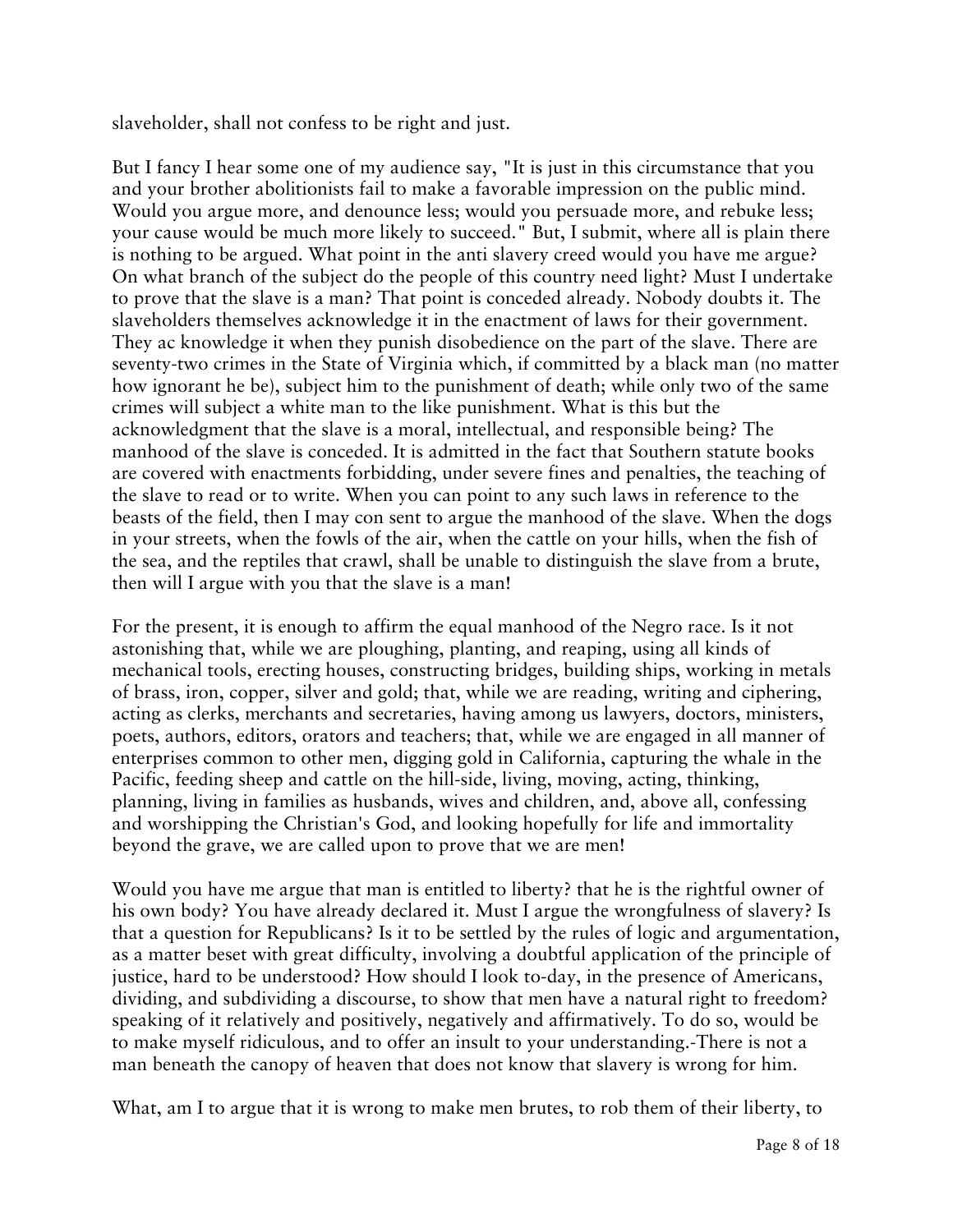work them without wages, to keep them ignorant of their relations to their fellow men, to beat them with sticks, to flay their flesh with the lash, to load their limbs with irons, to hunt them with dogs, to sell them at auction, to sunder their families, to knock out their teeth, to burn their flesh, to starve them into obedience and submission to their masters? Must I argue that a system thus marked with blood, and stained with pollution, is wrong? No! I will not. I have better employment for my time and strength than such arguments would imply.

What, then, remains to be argued? Is it that slavery is not divine; that God did not establish it; that our doctors of divinity are mistaken? There is blasphemy in the thought. That which is inhuman, cannot be divine! Who can reason on such a proposition? They that can, may; I cannot. The time for such argument is passed.

At a time like this, scorching irony, not convincing argument, is needed. O! had I the ability, and could reach the nation's ear, I would, today, pour out a fiery stream of biting ridicule, blasting reproach, withering sarcasm, and stern rebuke. For it is not light that is needed, but fire; it is not the gentle shower, but thunder. We need the storm, the whirlwind, and the earthquake. The feeling of the nation must be quickened; the conscience of the nation must be roused; the propriety of the nation must be startled; the hypocrisy of the nation must be exposed; and its crimes against God and man must be proclaimed and denounced.

What, to the American slave, is your 4th of July? I answer; a day that reveals to him, more than all other days in the year, the gross injustice and cruelty to which he is the constant victim. To him, your celebration is a sham; your boasted liberty, an unholy license; your national greatness, swelling vanity; your sounds of rejoicing are empty and heartless; your denunciation of tyrants, brass fronted impudence; your shouts of liberty and equality, hollow mockery; your prayers and hymns, your sermons and thanksgivings, with all your religious parade and solemnity, are, to Him, mere bombast, fraud, deception, impiety, and hypocrisy-a thin veil to cover up crimes which would disgrace a nation of savages. There is not a nation on the earth guilty of practices more shocking and bloody than are the people of the United States, at this very hour.

Go where you may, search where you will, roam through all the monarchies and despotisms of the Old World, travel through South America, search out every abuse, and when you have found the last, lay your facts by the side of the everyday practices of this nation, and you will say with me, that, for revolting barbarity and shameless hypocrisy, America reigns without a rival.

Take the American slave-trade, which we are told by the papers, is especially prosperous just now. Ex-Senator Benton tells us that the price of men was never higher than now. He mentions the fact to show that slavery is in no danger. This trade is one of the peculiarities of American institutions. It is carried on in all the large towns and cities in one-half of this confederacy; and millions are pocketed every year by dealers in this horrid traffic. In several states this trade is a chief source of wealth. It is called (in contradistinction to the foreign slave-trade) "the internal slave-trade." It is, probably,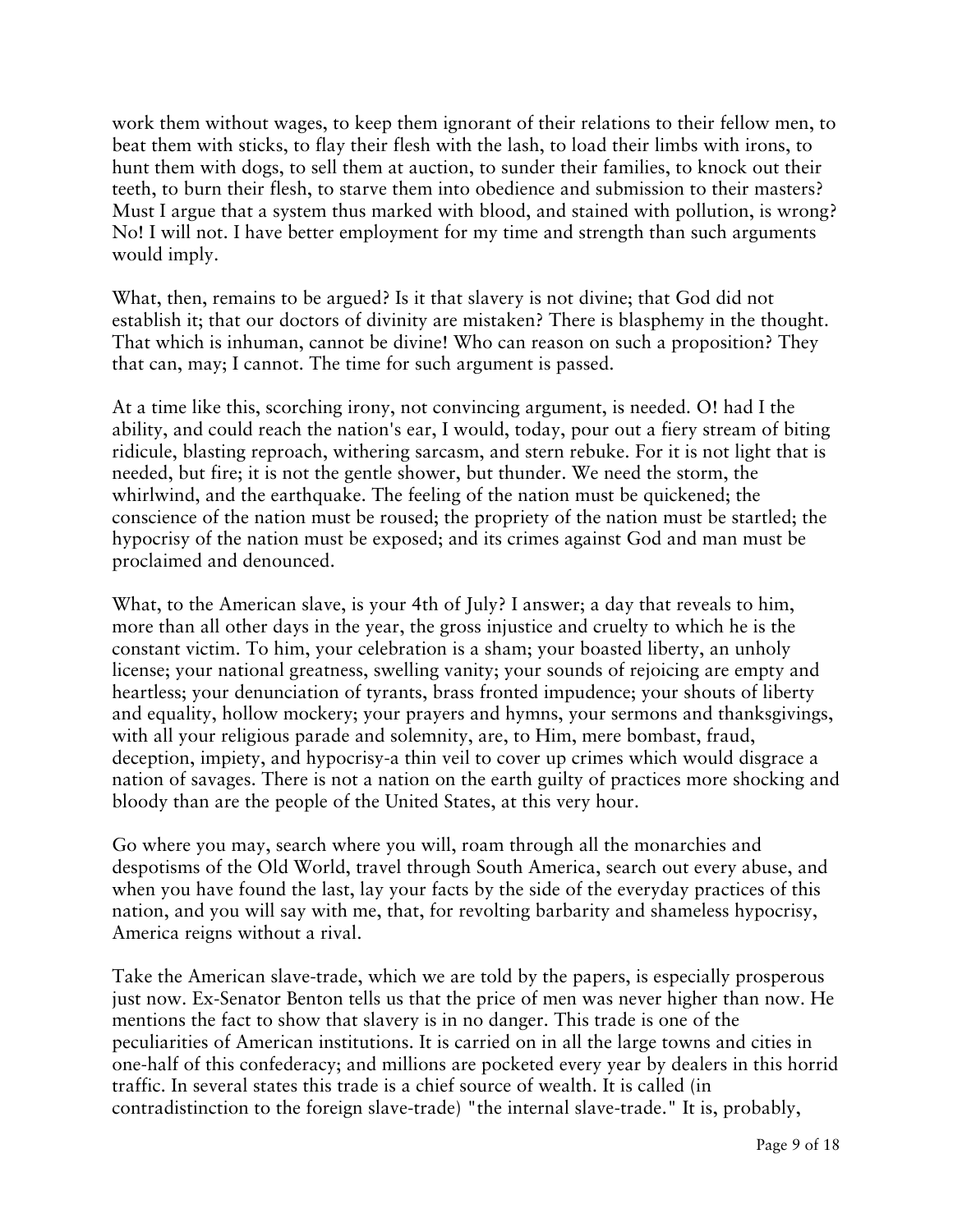called so, too, in order to divert from it the horror with which the foreign slave-trade is contemplated. That trade has long since been denounced by this government as piracy. It has been denounced with burning words from the high places of the nation as an execrable traffic. To arrest it, to put an end to it, this nation keeps a squadron, at immense cost, on the coast of Africa. Everywhere, in this country, it is safe to speak of this foreign slave-trade as a most inhuman traffic, opposed alike to the Jaws of God and of man. The duty to extirpate and destroy it, is admitted even by our doctors of divinity. In order to put an end to it, some of these last have consented that their colored brethren (nominally free) should leave this country, and establish them selves on the western coast of Africa! It is, however, a notable fact that, while so much execration is poured out by Americans upon all those engaged in the foreign slave-trade, the men engaged in the slavetrade between the states pass with out condemnation, and their business is deemed honorable.

Behold the practical operation of this internal slave-trade, the American slave-trade, sustained by American politics and American religion. Here you will see men and women reared like swine for the market. You know what is a swine-drover? I will show you a man-drover. They inhabit all our Southern States. They perambulate the country, and crowd the highways of the nation, with droves of human stock. You will see one of these human flesh jobbers, armed with pistol, whip, and bowie-knife, driving a company of a hundred men, women, and children, from the Potomac to the slave market at New Orleans. These wretched people are to be sold singly, or in lots, to suit purchasers. They are food for the cotton-field and the deadly sugar-mill. Mark the sad procession, as it moves wearily along, and the inhuman wretch who drives them. Hear his savage yells and his blood-curdling oaths, as he hurries on his affrighted captives! There, see the old man with locks thinned and gray. Cast one glance, if you please, upon that young mother, whose shoulders are bare to the scorching sun, her briny tears falling on the brow of the babe in her arms. See, too, that girl of thirteen, weeping, yes! weeping, as she thinks of the mother from whom she has been torn! The drove moves tardily. Heat and sorrow have nearly consumed their strength; suddenly you hear a quick snap, like the discharge of a rifle; the fetters clank, and the chain rattles simultaneously; your ears are saluted with a scream, that seems to have torn its way to the centre of your soul The crack you heard was the sound of the slave-whip; the scream you heard was from the woman you saw with the babe. Her speed had faltered under the weight of her child and her chains! that gash on her shoulder tells her to move on. Follow this drove to New Orleans. Attend the auction; see men examined like horses; see the forms of women rudely and brutally exposed to the shocking gaze of American slave-buyers. See this drove sold and separated forever; and never forget the deep, sad sobs that arose from that scattered multitude. Tell me, citizens, where, under the sun, you can witness a spectacle more fiendish and shocking. Yet this is but a glance at the American slave-trade, as it exists, at this moment, in the ruling part of the United States.

I was born amid such sights and scenes. To me the American slave-trade is a terrible reality. When a child, my soul was often pierced with a sense of its horrors. I lived on Philpot Street, Fell's Point, Baltimore, and have watched from the wharves the slave ships in the Basin, anchored from the shore, with their cargoes of human flesh, waiting for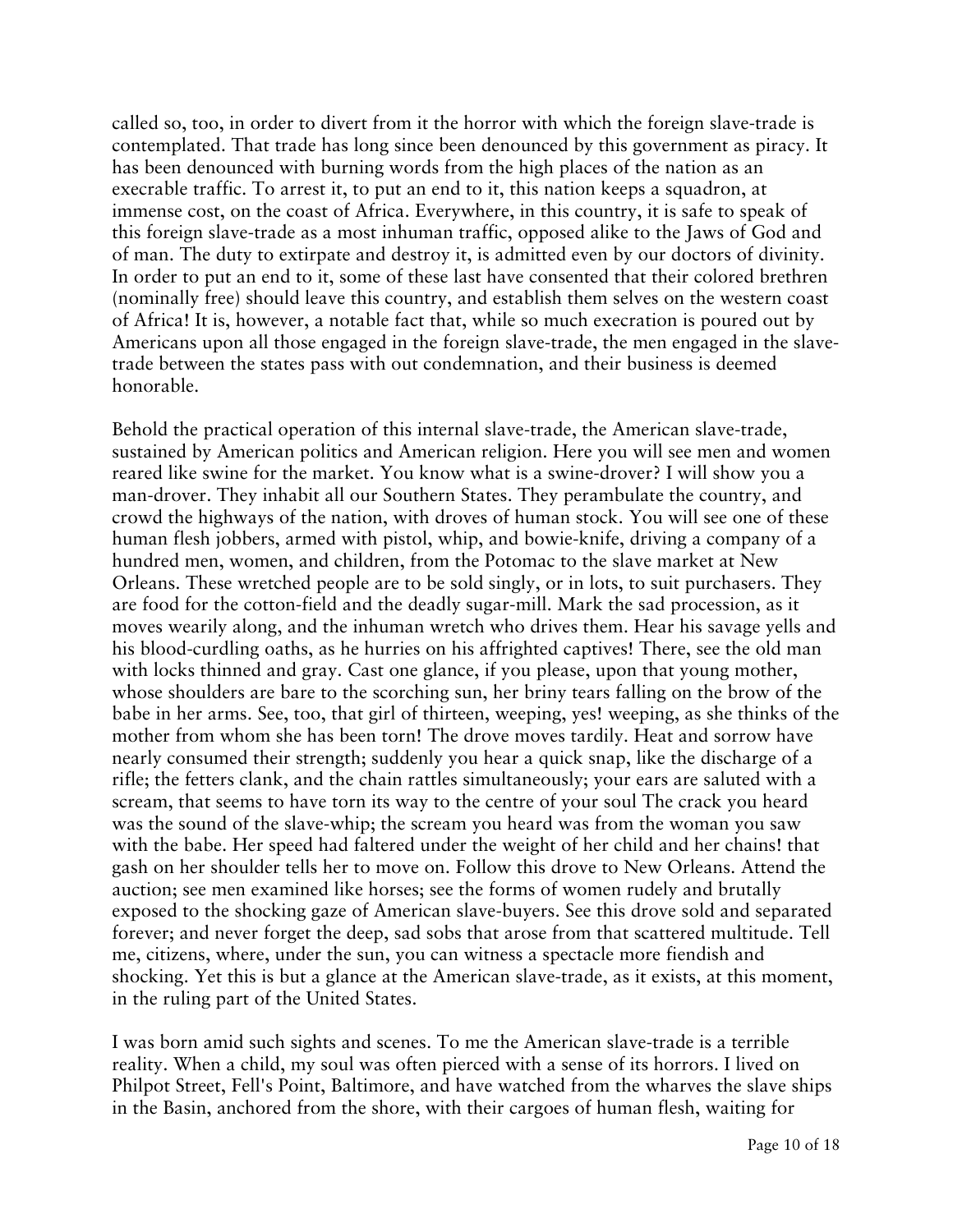favorable winds to waft them down the Chesapeake. There was, at that time, a grand slave mart kept at the head of Pratt Street, by Austin Woldfolk. His agents were sent into every town and county in Maryland, announcing their arrival, through the papers, and on flaming "hand-bills," headed cash for Negroes. These men were generally well dressed men, and very captivating in their manners; ever ready to drink, to treat, and to gamble. The fate of many a slave has depended upon the turn of a single card; and many a child has been snatched from the arms of its mother by bargains arranged in a state of brutal drunkenness.

The flesh-mongers gather up their victims by dozens, and drive them, chained, to the general depot at Baltimore. When a sufficient number has been collected here, a ship is chartered for the purpose of conveying the forlorn crew to Mobile, or to New Orleans. From the slave prison to the ship, they are usually driven in the darkness of night; for since the antislavery agitation, a certain caution is observed.

In the deep, still darkness of midnight, I have been often aroused by the dead, heavy footsteps, and the piteous cries of the chained gangs that passed our door. The anguish of my boyish heart was intense; and I was often consoled, when speaking to my mistress in the morning, to hear her say that the custom was very wicked; that she hated to hear the rattle of the chains and the heart-rending cries. I was glad to find one who sympathized with me in my horror.

Fellow-citizens, this murderous traffic is, to-day, in active operation in this boasted republic. In the solitude of my spirit I see clouds of dust raised on the highways of the South; I see the bleeding footsteps; I hear the doleful wail of fettered humanity on the way to the slave-markets, where the victims are to be sold like horses, sheep, and swine, knocked off to the highest bidder. There I see the tenderest ties ruthlessly broken, to gratify the lust, caprice and rapacity of the buyers and sellers of men. My soul sickens at the sight.

> Is this the land your Fathers loved, The freedom which they toiled to win? Is this the earth whereon they moved? Are these the graves they slumber in?

But a still more inhuman, disgraceful, and scandalous state of things remains to be presented. By an act of the American Congress, not yet two years old, slavery has been nationalized in its most horrible and revolting form. By that act, Mason and Dixon's line has been obliterated; New York has become as Virginia; and the power to hold, hunt, and sell men, women and children, as slaves, remains no longer a mere state institution, but is now an institution of the whole United States. The power is co-extensive with the starspangled banner, and American Christianity. Where these go, may also go the merciless slave-hunter. Where these are, man is not sacred. He is a bird for the sportsman's gun. By that most foul and fiendish of all human decrees, the liberty and person of every man are put in peril. Your broad republican domain is hunting ground for men. Not for thieves and robbers, enemies of society, merely, but for men guilty of no crime. Your law-makers have commanded all good citizens to engage in this hellish sport. Your President, your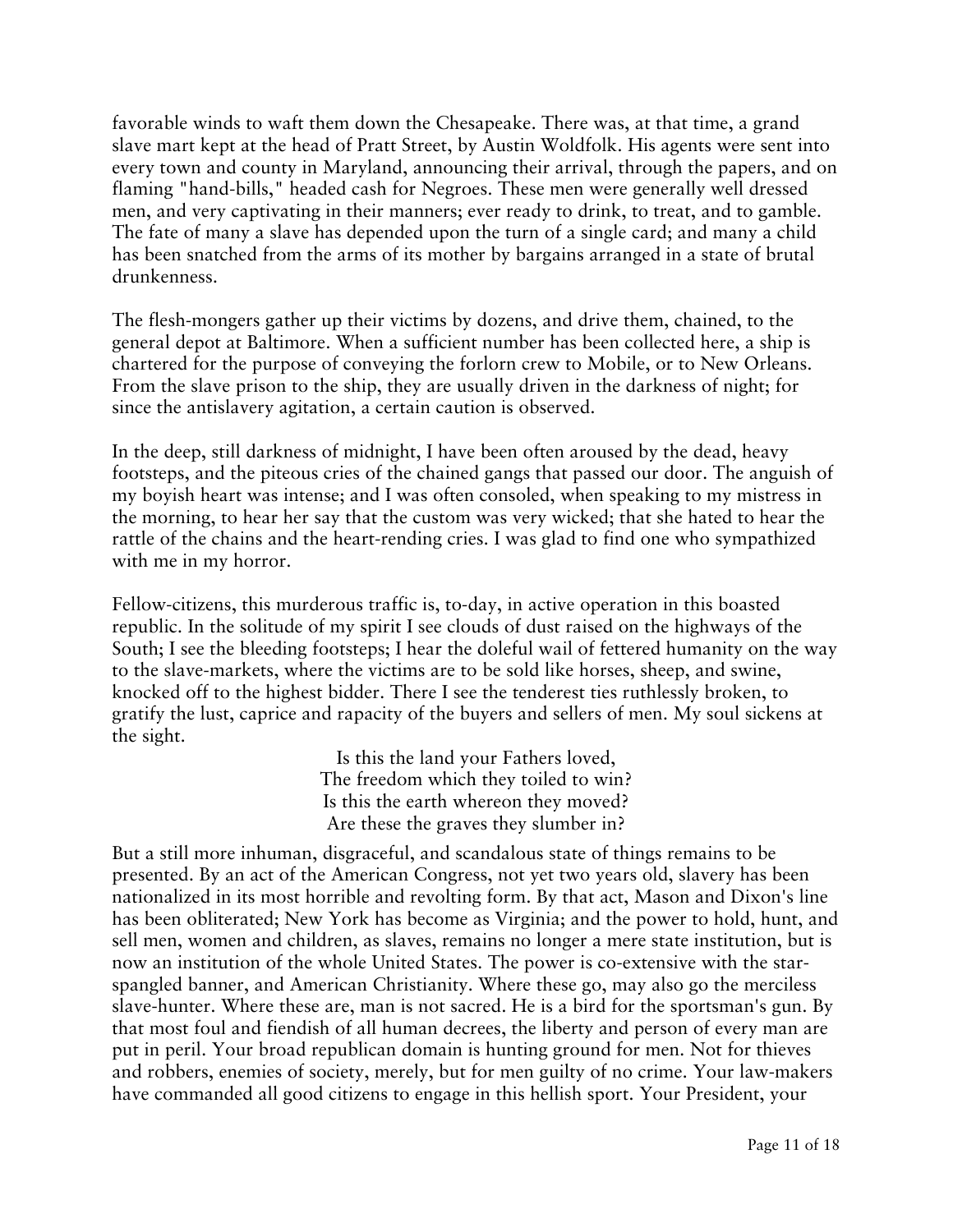Secretary of State, your lords, nobles, and ecclesiastics enforce, as a duty you owe to your free and glorious country, and to your God, that you do this accursed thing. Not fewer than forty Americans have, within the past two years, been hunted down and, without a moment's warning, hurried away in chains, and consigned to slavery and excruciating torture. Some of these have had wives and children, dependent on them for bread; but of this, no account was made. The right of the hunter to his prey stands superior to the right of marriage, and to all rights in this republic, the rights of God included! For black men there is neither law nor justice, humanity nor religion. The Fugitive Slave Law makes mercy to them a crime; and bribes the judge who tries them. An American judge gets ten dollars for every victim he consigns to slavery, and five, when he fails to do so. The oath of any two villains is sufficient, under this hell-black enactment, to send the most pious and exemplary black man into the remorseless jaws of slavery! His own testimony is nothing. He can bring no witnesses for himself. The minister of American justice is bound by the law to hear but one side; and that side is the side of the oppressor. Let this damning fact be perpetually told. Let it be thundered around the world that in tyrantkilling, king-hating, people-loving, democratic, Christian America the seats of justice are filled with judges who hold their offices under an open and palpable bribe, and are bound, in deciding the case of a man's liberty, to hear only his accusers!

In glaring violation of justice, in shameless disregard of the forms of administering law, in cunning arrangement to entrap the defenceless, and in diabolical intent this Fugitive Slave Law stands alone in the annals of tyrannical legislation. I doubt if there be another nation on the globe having the brass and the baseness to put such a law on the statute-book. If any man in this assembly thinks differently from me in this matter, and feels able to disprove my statements, I will gladly confront him at any suitable time and place he may select.

I take this law to be one of the grossest infringements of Christian Liberty, and, if the churches and ministers of our country were nor stupidly blind, or most wickedly indifferent, they, too, would so regard it.

At the very moment that they are thanking God for the enjoyment of civil and religious liberty, and for the right to worship God according to the dictates of their own consciences, they are utterly silent in respect to a law which robs religion of its chief significance and makes it utterly worthless to a world lying in wickedness. Did this law concern the "mint, anise, and cummin"-abridge the right to sing psalms, to partake of the sacrament, or to engage in any of the ceremonies of religion, it would be smitten by the thunder of a thousand pulpits. A general shout would go up from the church demanding repeal, repeal, instant repeal!-And it would go hard with that politician who presumed to so licit the votes of the people without inscribing this motto on his banner. Further, if this demand were not complied with, another Scotland would be added to the history of religious liberty, and the stern old covenanters would be thrown into the shade. A John Knox would be seen at every church door and heard from every pulpit, and Fillmore would have no more quarter than was shown by Knox to the beautiful, but treacherous, Queen Mary of Scotland. The fact that the church of our country (with fractional exceptions) does not esteem "the Fugitive Slave Law" as a declaration of war against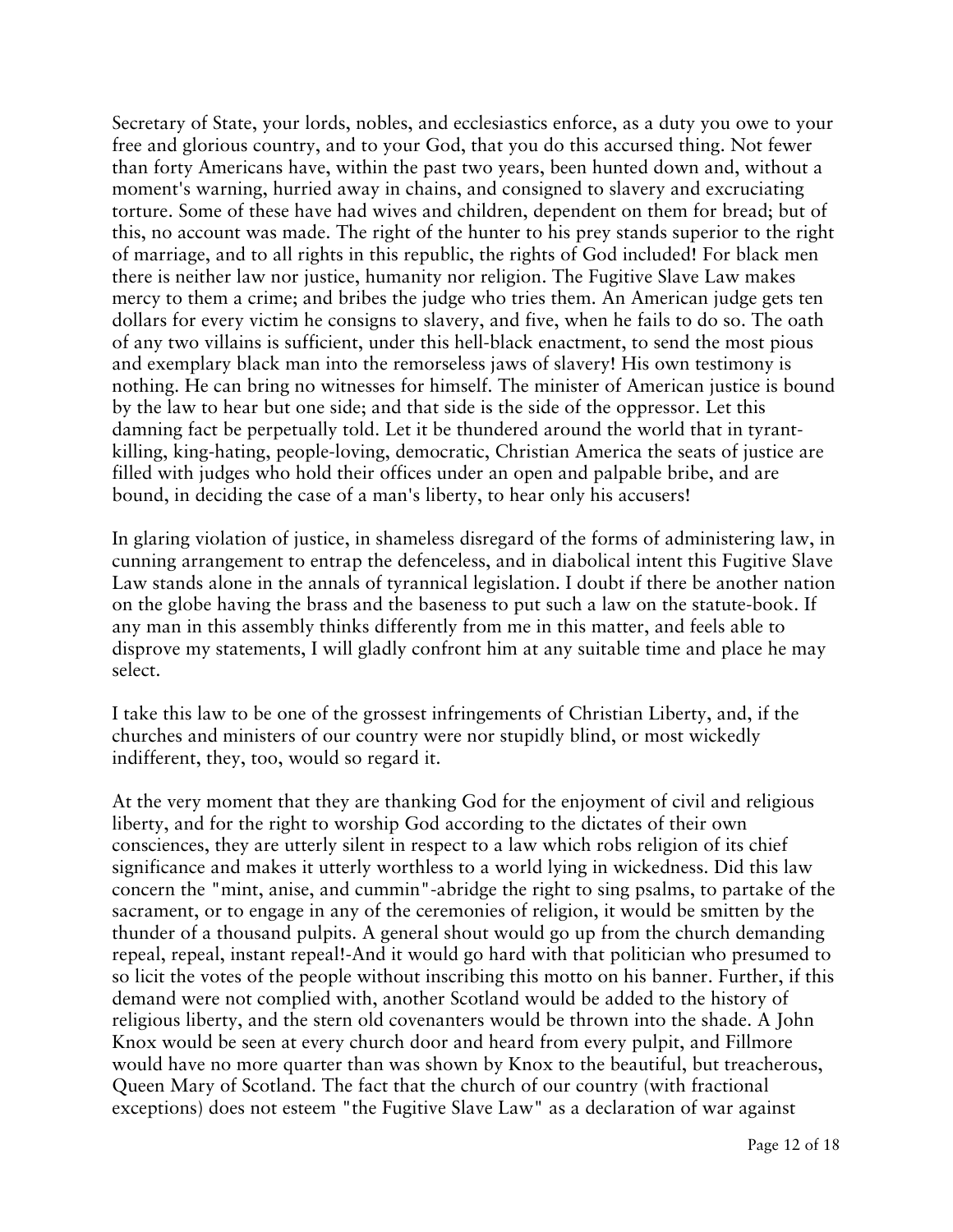religious liberty, implies that that church regards religion simply as a form of worship, an empty ceremony, and not a vital principle, requiring active benevolence, justice, love, and good will towards man. It esteems sacrifice above mercy; psalm-singing above right doing; solemn meetings above practical righteousness. A worship that can be conducted by persons who refuse to give shelter to the houseless, to give bread to the hungry, clothing to the naked, and who enjoin obedience to a law forbidding these acts of mercy is a curse, not a blessing to mankind. The Bible addresses all such persons as "scribes, pharisees, hypocrites, who pay tithe of mint, anise, and cummin, and have omitted the weightier matters of the law, judgment, mercy, and faith."

But the church of this country is not only indifferent to the wrongs of the slave, it actually takes sides with the oppressors. It has made itself the bulwark of American slavery, and the shield of American slave-hunters. Many of its most eloquent Divines, who stand as the very lights of the church, have shamelessly given the sanction of religion and the Bible to the whole slave system. They have taught that man may, properly, be a slave; that the relation of master and slave is ordained of God; that to send back an escaped bondman to his master is clearly the duty of all the followers of the Lord Jesus Christ; and this horrible blasphemy is palmed off upon the world for Christianity.

For my part, I would say, welcome infidelity! welcome atheism! welcome anything! in preference to the gospel, as preached by those Divines! They convert the very name of religion into an engine of tyranny and barbarous cruelty, and serve to confirm more infidels, in this age, than all the infidel writings of Thomas Paine, Voltaire, and Bolingbroke put together have done! These ministers make religion a cold and flintyhearted thing, having neither principles of right action nor bowels of compassion. They strip the love of God of its beauty and leave the throne of religion a huge, horrible, repulsive form. It is a religion for oppressors, tyrants, man-stealers, and thugs. It is not that "pure and undefiled religion" which is from above, and which is "first pure, then peaceable, easy to be entreated, full of mercy and good fruits, without partiality, and with out hypocrisy." But a religion which favors the rich against the poor; which exalts the proud above the humble; which divides mankind into two classes, tyrants and slaves; which says to the man in chains, stay there; and to the oppressor, oppress on; it is a religion which may be professed and enjoyed by all the robbers and enslavers of mankind; it makes God a respecter of persons, denies his fatherhood of the race, and tramples in the dust the great truth of the brotherhood of man. All this we affirm to be true of the popular church, and the popular worship of our land and nation-a religion, a church, and a worship which, on the authority of inspired wisdom, we pronounce to be an abomination in the sight of God. In the language of Isaiah, the American church might be well addressed, "Bring no more vain oblations; incense is an abomination unto me: the new moons and Sabbaths, the calling of assemblies, I cannot away with; it is iniquity, even the solemn meeting. Your new moons, and your appointed feasts my soul hateth. They are a trouble to me; I am weary to bear them; and when ye spread forth your hands I will hide mine eyes from you. Yea' when ye make many prayers, I will not hear. Your hands are full of blood; cease to do evil, learn to do well; seek judgment; relieve the oppressed; judge for the fatherless; plead for the widow."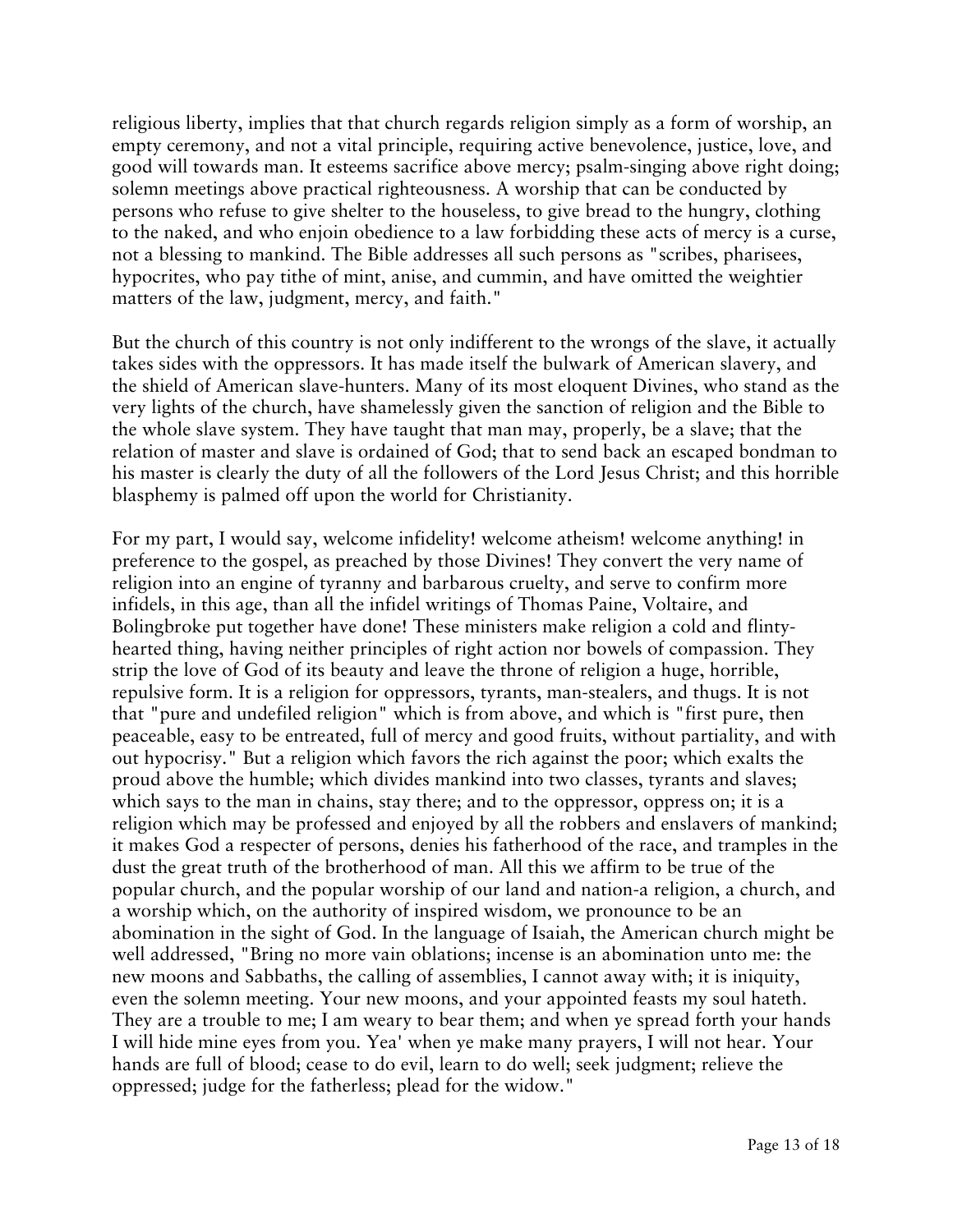The American church is guilty, when viewed in connection with what it is doing to uphold slavery; but it is superlatively guilty when viewed in its connection with its ability to abolish slavery.

The sin of which it is guilty is one of omission as well as of commission. Albert Barnes but uttered what the common sense of every man at all observant of the actual state of the case will receive as truth, when he declared that "There is no power out of the church that could sustain slavery an hour, if it were not sustained in it."

Let the religious press, the pulpit, the Sunday School, the conference meeting, the great ecclesiastical, missionary, Bible and tract associations of the land array their immense powers against slavery, and slave-holding; and the whole system of crime and blood would be scattered to the winds, and that they do not do this involves them in the most awful responsibility of which the mind can conceive.

In prosecuting the anti-slavery enterprise, we have been asked to spare the church, to spare the ministry; but how, we ask, could such a thing be done? We are met on the threshold of our efforts for the redemption of the slave, by the church and ministry of the country, in battle arrayed against us; and we are compelled to fight or flee. From what quarter, I beg to know, has proceeded a fire so deadly upon our ranks, during the last two years, as from the Northern pulpit? As the champions of oppressors, the chosen men of American theology have appeared-men honored for their so-called piety, and their real learning. The Lords of Buffalo, the Springs of New York, the Lathrops of Auburn, the Coxes and Spencers of Brooklyn, the Gannets and Sharps of Boston, the Deweys of Washington, and other great religious lights of the land have, in utter denial of the authority of Him by whom they professed to be called to the ministry, deliberately taught us, against the example of the Hebrews, and against the remonstrance of the Apostles, that we ought to obey man's law before the law of God.2

My spirit wearies of such blasphemy; and how such men can be supported, as the "standing types and representatives of Jesus Christ," is a mystery which I leave others to penetrate. In speaking of the American church, however, let it be distinctly understood that I mean the great mass of the religious organizations of our land. There are exceptions, and I thank God that there are. Noble men may be found, scattered all over these Northern States, of whom Henry Ward Beecher, of Brooklyn; Samuel J. May, of Syracuse; and my esteemed friend (Rev. R. R. Raymond) on the platform, are shining examples; and let me say further, that, upon these men lies the duty to inspire our ranks with high religious faith and zeal, and to cheer us on in the great mission of the slave's redemption from his chains.

One is struck with the difference between the attitude of the American church towards the anti-slavery movement, and that occupied by the churches in Eng land towards a similar movement in that country. There, the church, true to its mission of ameliorating, elevating and improving the condition of mankind, came forward promptly, bound up the wounds of the West Indian slave, and restored him to his liberty. There, the question of emancipation was a high religious question. It was demanded in the name of humanity,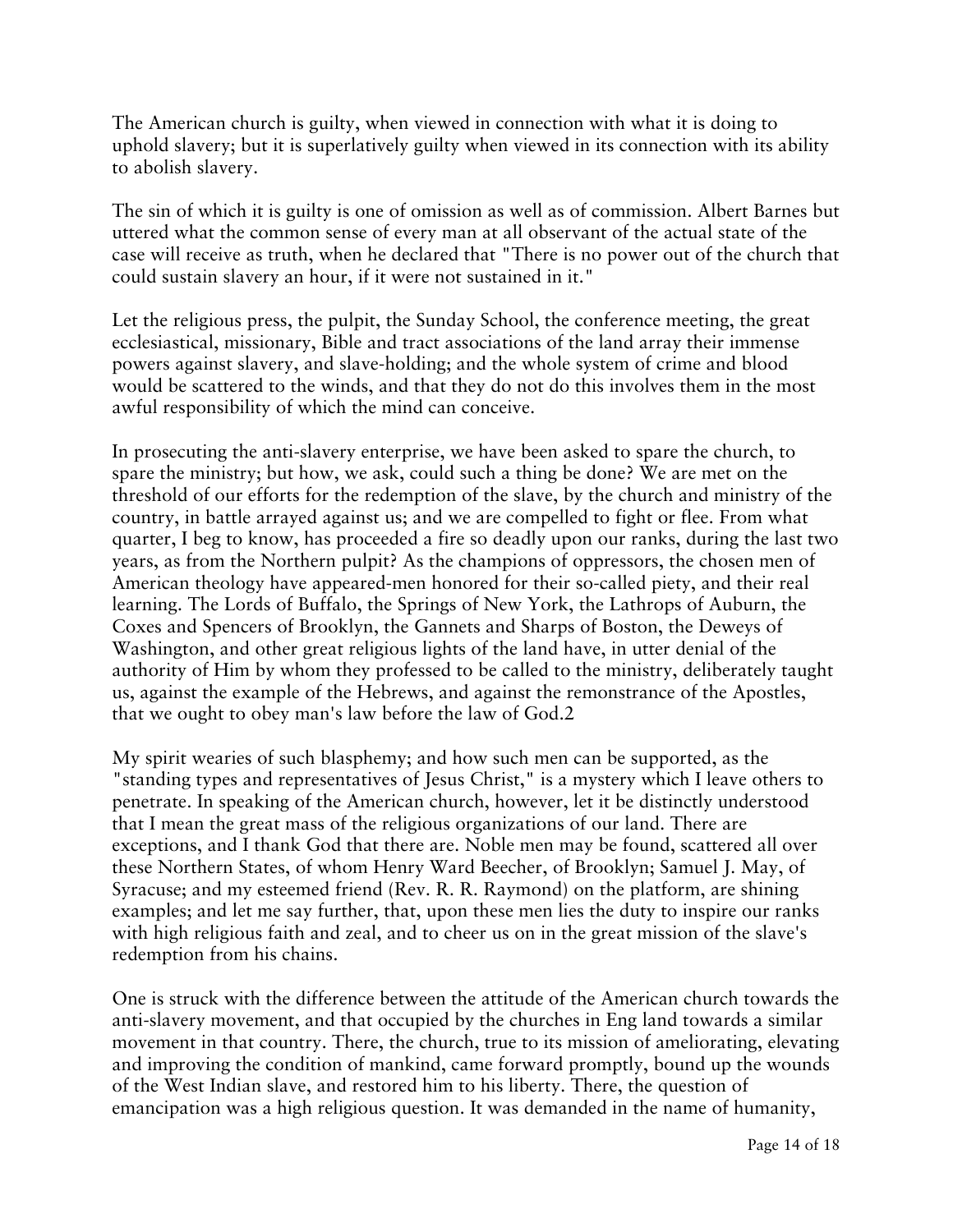and according to the law of the living God. The Sharps, the Clarksons, the Wilberforces, the Buxtons, the Burchells, and the Knibbs were alike famous for their piety and for their philanthropy. The anti-slavery movement there was not an anti-church movement, for the reason that the church took its full share in prosecuting that movement: and the antislavery movement in this country will cease to be an anti-church movement, when the church of this country shall assume a favorable instead of a hostile position towards that movement.

Americans! your republican politics, not less than your republican religion, are flagrantly inconsistent. You boast of your love of liberty, your superior civilization, and your pure Christianity, while the whole political power of the nation (as embodied in the two great political parties) is solemnly pledged to support and perpetuate the enslavement of three millions of your countrymen. You hurl your anathemas at the crowned headed tyrants of Russia and Austria and pride yourselves on your Democratic institutions, while you yourselves consent to be the mere tools and body-guards of the tyrants of Virginia and Carolina. You invite to your shores fugitives of oppression from abroad, honor them with banquets, greet them with ovations, cheer them, toast them, salute them, protect them, and pour out your money to them like water; but the fugitives from oppression in your own land you advertise, hunt, arrest, shoot, and kill. You glory in your refinement and your universal education; yet you maintain a system as barbarous and dreadful as ever stained the character of a nation-a system begun in avarice, supported in pride, and perpetuated in cruelty. You shed tears over fallen Hungary, and make the sad story of her wrongs the theme of your poets, statesmen, and orators, till your gallant sons are ready to fly to arms to vindicate her cause against the oppressor; but, in regard to the ten thousand wrongs of the American slave, you would enforce the strictest silence, and would hail him as an enemy of the nation who dares to make those wrongs the subject of public discourse! You are all on fire at the mention of liberty for France or for Ireland; but are as cold as an iceberg at the thought of liberty for the enslaved of America. You discourse eloquently on the dignity of labor; yet, you sustain a system which, in its very essence, casts a stigma upon labor. You can bare your bosom to the storm of British artillery to throw off a three-penny tax on tea; and yet wring the last hard earned farthing from the grasp of the black laborers of your country. You profess to believe "that, of one blood, God made all nations of men to dwell on the face of all the earth," and hath commanded all men, everywhere, to love one another; yet you notoriously hate (and glory in your hatred) all men whose skins are not colored like your own. You declare before the world, and are understood by the world to declare that you "hold these truths to be self-evident, that all men are created equal; and are endowed by their Creator with certain in alienable rights; and that among these are, life, liberty, and the pursuit of happiness; and yet, you hold securely, in a bondage which, according to your own Thomas Jefferson, "is worse than ages of that which your fathers rose in rebellion to oppose," a seventh part of the inhabitants of your country.

Fellow-citizens, I will not enlarge further on your national inconsistencies. The existence of slavery in this country brands your republicanism as a sham, your humanity as a base pretense, and your Christianity as a lie. It destroys your moral power abroad: it corrupts your politicians at home. It saps the foundation of religion; it makes your name a hissing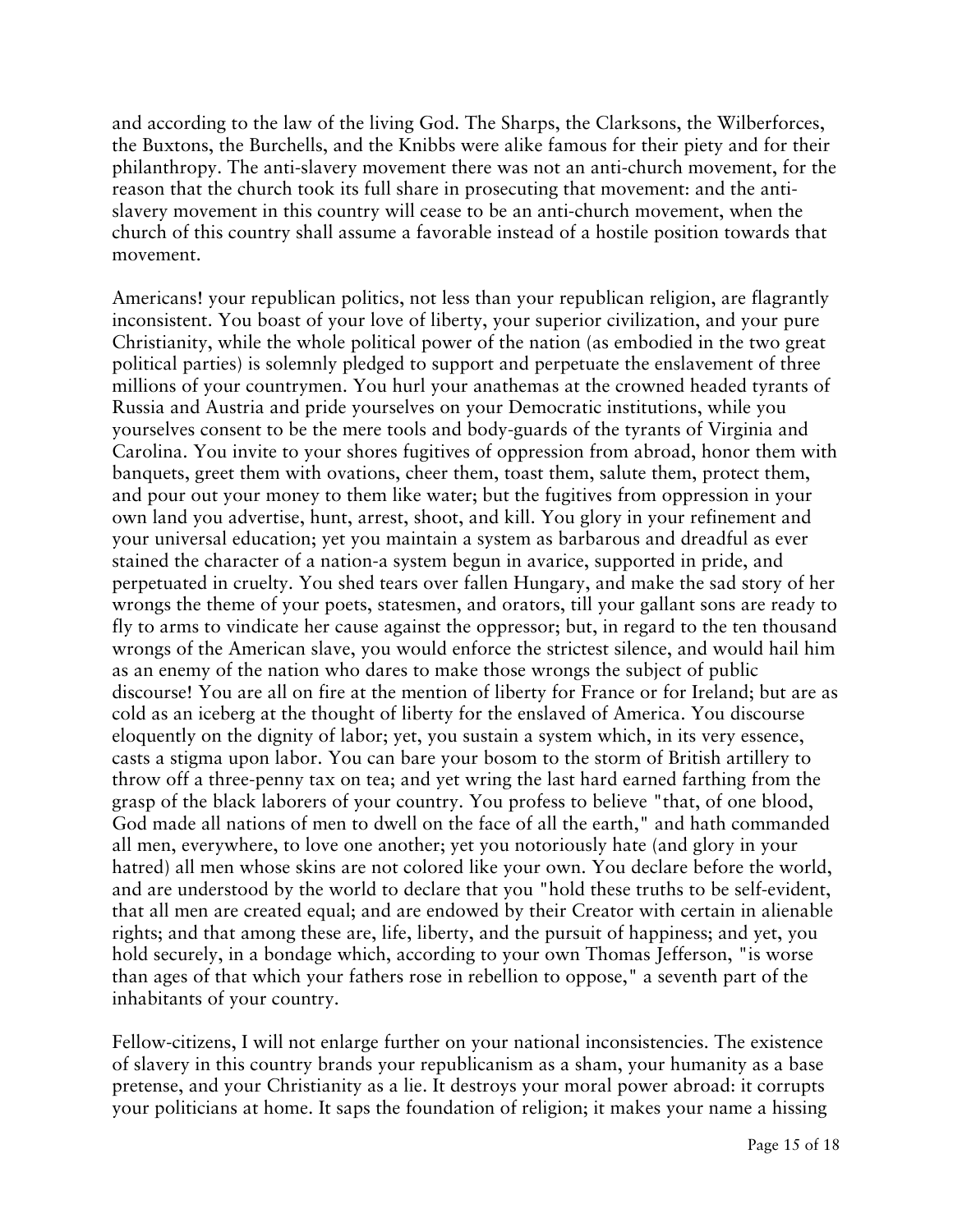and a bye-word to a mocking earth. It is the antagonistic force in your government, the only thing that seriously disturbs and endangers your Union. it fetters your progress; it is the enemy of improvement; the deadly foe of education; it fosters pride; it breeds insolence; it promotes vice; it shelters crime; it is a curse to the earth that supports it; and yet you cling to it as if it were the sheet anchor of all your hopes. Oh! be warned! be warned! a horrible reptile is coiled up in your nation's bosom; the venomous creature is nursing at the tender breast of your youthful republic; for the love of God, tear away, and fling from you the hideous monster, and let the weight of twenty millions crush and destroy it forever!

But it is answered in reply to all this, that precisely what I have now denounced is, in fact, guaranteed and sanctioned by the Constitution of the United States; that, the right to hold, and to hunt slaves is a part of that Constitution framed by the illustrious Fathers of this Republic.

Then, I dare to affirm, notwithstanding all I have said before, your fathers stooped, basely stooped

To palter with us in a double sense: And keep the word of promise to the ear, But break it to the heart.

And instead of being the honest men I have before declared them to be, they were the veriest impostors that ever practised on mankind. This is the inevitable conclusion, and from it there is no escape; but I differ from those who charge this baseness on the framers of the Constitution of the United States. It is a slander upon their memory, at least, so I believe. There is not time now to argue the constitutional question at length; nor have I the ability to discuss it as it ought to be discussed. The subject has been handled with masterly power by Lysander Spooner, Esq. by William Goodell, by Samuel E. Sewall, Esq., and last, though not least, by Gerrit Smith, Esq. These gentlemen have, as I think, fully and clearly vindicated the Constitution from any design to support slavery for an hour.

Fellow-citizens! there is no matter in respect to which the people of the North have allowed themselves to be so ruinously imposed upon as that of the pro-slavery character of the Constitution. In that instrument I hold there is neither warrant, license, nor sanction of the hateful thing; but interpreted, as it ought to be interpreted, the Constitution is a glorious liberty document. Read its preamble, consider its purposes. Is slavery among them? Is it at the gate way? or is it in the temple? it is neither. While I do not intend to argue this question on the present occasion, let me ask, if it be not somewhat singular that, if the Constitution were intended to be, by its framers and adopters, a slaveholding instrument, why neither slavery, slaveholding, nor slave can any where be found in it. What would be thought of an instrument, drawn up, legally drawn up, for the purpose of entitling the city of Rochester to a tract of land, in which no mention of land was made? Now, there are certain rules of interpretation for the proper understanding of all legal instruments. These rules are well established. They are plain,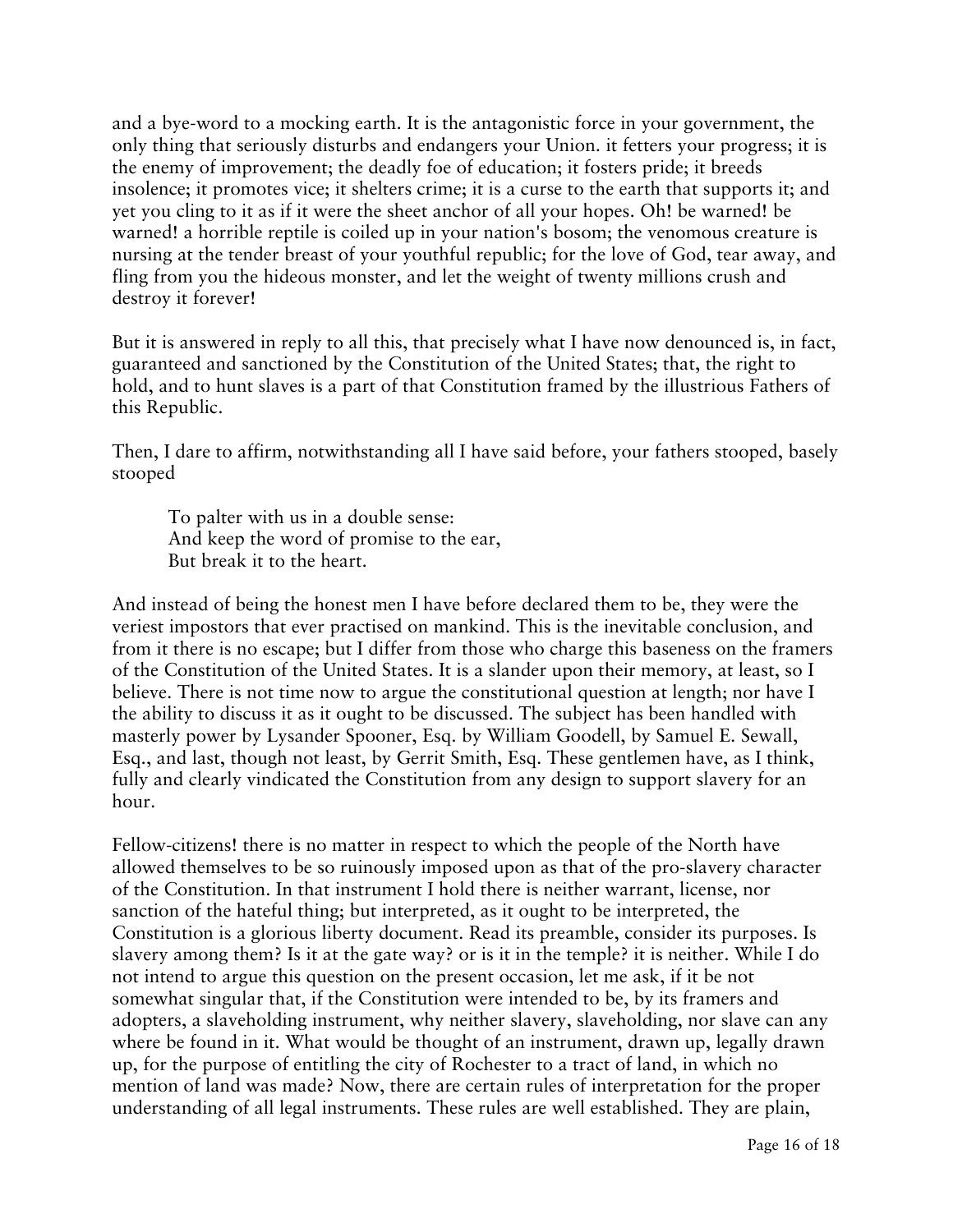commonsense rules, such as you and I, and all of us, can understand and apply, without having passed years in the study of law. I scout the idea that the question of the constitutionality, or unconstitutionality of slavery, is not a question for the people. I hold that every American citizen has a right to form an opinion of the constitution, and to propagate that opinion, and to use all honorable means to make his opinion the prevailing one. Without this right, the liberty of an American citizen would be as insecure as that of a Frenchman. Ex-Vice-President Dallas tells us that the constitution is an object to which no American mind can be too attentive, and no American heart too devoted. He further says, the Constitution, in its words, is plain and intelligible, and is meant for the home-bred, unsophisticated understandings of our fellow-citizens. Senator Berrien tells us that the Constitution is the fundamental law, that which controls all others. The charter of our liberties, which every citizen has a personal interest in understanding thoroughly. The testimony of Senator Breese, Lewis Cass, and many others that might be named, who are everywhere esteemed as sound lawyers, so regard the constitution. I take it, therefore, that it is not presumption in a private citizen to form an opinion of that instrument.

Now, take the Constitution according to its plain reading, and I defy the presentation of a single pro-slavery clause in it. On the other hand, it will be found to contain principles and purposes, entirely hostile to the existence of slavery.

I have detained my audience entirely too long already. At some future period I will gladly avail myself of an opportunity to give this subject a full and fair discussion.

Allow me to say, in conclusion, notwithstanding the dark picture I have this day presented, of the state of the nation, I do not despair of this country. There are forces in operation which must inevitably work the downfall of slavery.

"The arm of the Lord is not shortened," and the doom of slavery is certain. I, therefore, leave off where I began, with hope. While drawing encouragement from "the Declaration of Independence," the great principles it contains, and the genius of American Institutions, my spirit is also cheered by the obvious tendencies of the age. Nations do not now stand in the same relation to each other that they did ages ago. No nation can now shut itself up from the surrounding world and trot round in the same old path of its fathers without interference. The time was when such could be done. Long established customs of hurtful character could formerly fence themselves in, and do their evil work with social impunity. Knowledge was then confined and enjoyed by the privileged few, and the multitude walked on in mental darkness. But a change has now come over the affairs of mankind. Walled cities and empires have become unfashionable. The arm of commerce has borne away the gates of the strong city. Intelligence is penetrating the darkest corners of the globe. It makes its pathway over and under the sea, as well as on the earth. Wind, steam, and lightning are its chartered agents. Oceans no longer divide, but link nations together. From Boston to London is now a holiday excursion. Space is comparatively annihilated.-Thoughts expressed on one side of the Atlantic are distinctly heard on the other.

The far off and almost fabulous Pacific rolls in grandeur at our feet. The Celestial Empire,